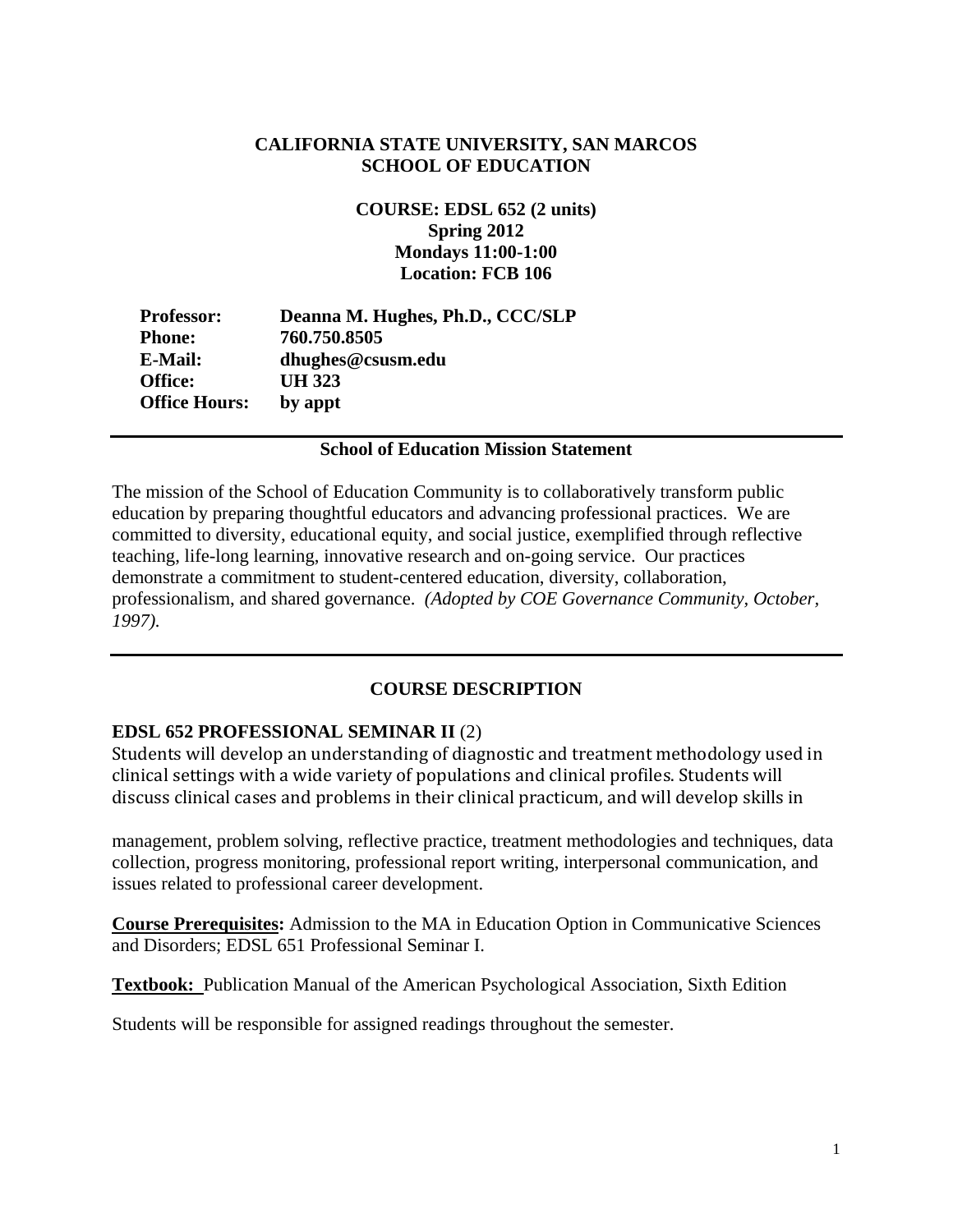### **School of Education Attendance Policy**

 possible. *(Adopted by the COE Governance Community, December, 1997).* Due to the dynamic and interactive nature of courses in the School of Education, all students are expected to attend all classes and participate actively. At a minimum, students must attend more than 80% of class time, or s/he may not receive a passing grade for the course at the discretion of the instructor. Individual instructors may adopt more stringent attendance requirements. Should the student have extenuating circumstances, s/he should contact the instructor as soon as

### **Students with Disabilities Requiring Reasonable Accommodations**

Students with disabilities who require reasonable accommodations must be approved for services by providing appropriate and recent documentation to the Office of Disable Student Services (DSS). This office is located in Craven Hall 4300, and can be contacted by phone at (760) 750- 4905, or TTY (760) 750-4909. Students authorized by DSS to receive reasonable accommodations should meet with their instructor during office hours or, in order to ensure confidentiality, in a more private setting within one week of the beginning of the course.

#### **Course Requirements**

Speech-Language Pathology Credential Standards 1-5). **Examinations: (50 points each for a total of 100 points)** Students will take 2 examinations covering information from lectures, readings and class discussion, that evidence gained knowledge in the content area (**ASHA Standards III-B, C, D & F; IV-B; V-A; CTC for the** 

Standards 1-5). **Quizzes: (Two quizzes, 25 points for each quiz for a total of 50 points)** Students will take 2 quizzes covering information from lectures, readings, and class discussion (**ASHA Standards III-B, C, D & F; IV-B; V-A; CTC for the Speech-Language Pathology Credential** 

**Presentation of a lesson plan: (100 points)** Students will present two lesson plans with accompanying treatment materials tailored to the student's individual caseload for the current semester. Students will provide a written copy to the instructor. The lesson plans should address the following target areas: Client's age/and or grade, speech language area of concern, baseline, long term goal, short term goals or benchmarks, rationale, target of the specific lesson, materials, detailed description of the activity, reinforcement schedule and type, cues/prompts if used, how the lesson's complexity can be increased and decreased, plan for data collection, general description of a subsequent lesson based on client performance. Both lesson plans will use the same materials adapted to the specific plan. (**ASHA Standards III-B, C, D & F; IV-B; V-A; CTC Standard 1-5)**.

**Lesson plan reflection: (50 points)** Students will provide a written lesson plan reflection postpresentation. The reflection paper will contain the following elements: description of positive elements of the plan (e.g. what was good about the plan, what worked during the presentation), description of what components of the plan needed improvement, specific action plan to address areas of concern. (**ASHA Standards III-B, C, D & F; IV-B; V-A; CTC Standard 1-5)**. **Total Points for Course-300**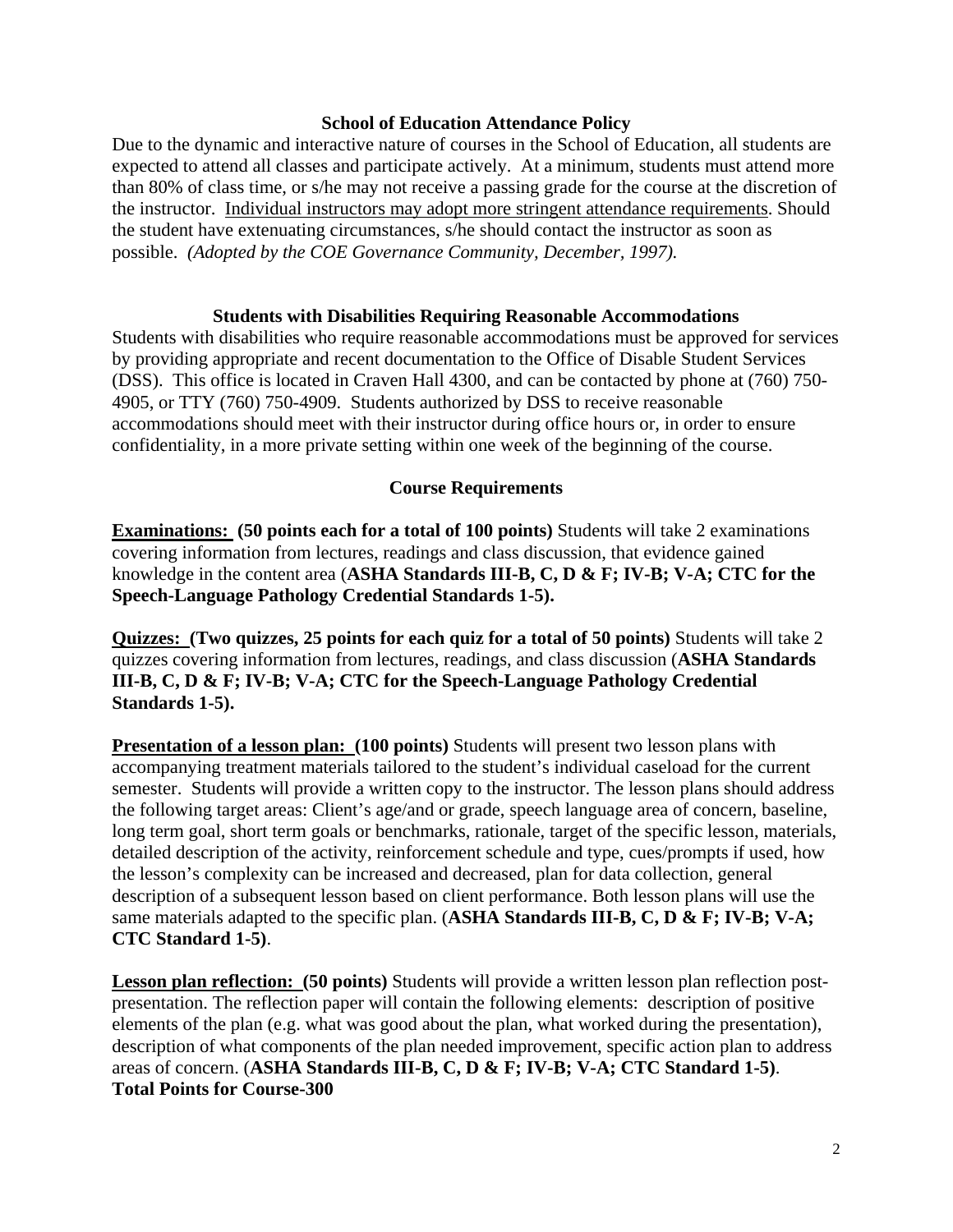#### **Grading Standards**

Consistent with requirements set forth by the School of Education and the Office of Graduate Studies and Research, the minimal acceptable grade for passing a course in the Communication Disorders Program is a B. A review of the student's performance will need to be conducted should s/he earn less than a B in any course. Please note that CSUSM requires graduate students to maintain a cumulative GPA in all coursework towards the MA of 3.0. Should your GPA all below a 3.0, you will be placed on Academic Probation and you will have one semester to bring your GPA back above a 3.0 or you will be disqualified from the program.

Students need to pass all graded assignments with a B or better to demonstrate acquisition of skills and knowledge towards meeting the standards for practice. This course will be assigned a grade of credit or no credit. Students may be offered an opportunity to redo/retake a single assignment at the instructor's discretion. Any assignment requiring a make-up will receive a 20% reduction in possible points for that assignment. If a student receives less than a B on the makeup, or receives less than a B on more than one assignment, the student will be obligated to repeat the course. Please note that CSUSM only allows for two courses to be retaken at the MA level. Should you earn less than a B in more than two courses, you will be disqualified from the program. Make-ups are intended to offer a second opportunity for students to demonstrate competence on important standards so as to avoid academic probation. Makeups are not intended to improve grades or GPA. Please be advised that each student is expected to operate in a professional manner and present her/his best work the first time. Make-ups need to be scheduled within 1 week of receipt of the 'failed' grade.

Any scholarly, professional writing assignment will be subjected to grading based on the Communicative Sciences and Disorders Graduate Writing Assessment Rubric. All writing assignments must be submitted in both hard copy AND through the Cougar Courses container. You will be expected to adhere to the Academic Honesty Policy and use APA style referencing in all professional writing.

### **Letter grade (percentage total points)**

| $A = 93$ and above        | $A = 90.00 - 92.99$ |                |
|---------------------------|---------------------|----------------|
| $B_+ = 88.00 - 89.99$     | $B = 83 - 87.99$    | $B = 80-82.99$ |
| $C_{\pm} = 78.00 - 79.99$ | $C = 73-77.99$      | $C = 70-72.99$ |
| $D_{\pm} = 68.00 - 69.99$ | $D = 63-67.99$      | $D = 60-62.99$ |
| $F - 59.99$ and below     |                     |                |

Assignments graded on the Communicative Sciences and Disorders Graduate Writing Assessment Rubric are graded on a 4 point scale. The conversion is as follows:

 $4 = A = 95$  points = exceeds standards

 $3 = B = 85$  points = meets standards

 $2 = C = 75$  points = approaching, but does not meet standards

 $1 = D = 65$  points = fails to meet standards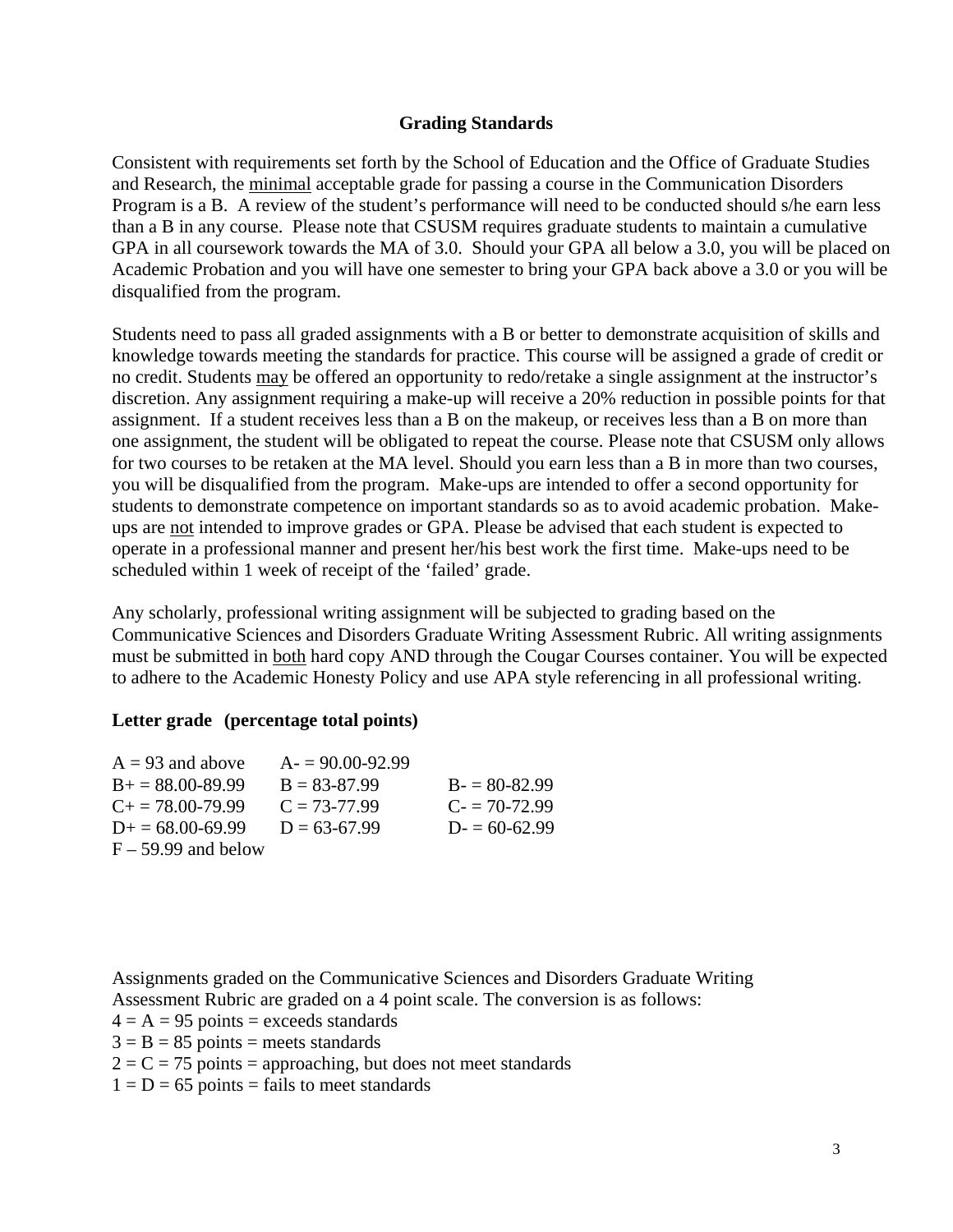Students are expected to turn all work in when it is due. Work submitted late, but within one week of the due date will be reduced by one letter grade. Work received over one week late receives no credit. Your work will be graded on both content (detail, logic, synthesis of information, depth of analysis, etc) and mechanics (grammar, syntax, spelling, format, uniformity of citations, etc). You are entering into a professional career that requires mastery of the written language. You will be graded on such.

### **All University Writing Requirement**

Every course at the university must have a writing requirement of at least 2500 words. Your quizzes, examinations, and lesson plans will be used to satisfy this requirement.

#### **CSUSM Academic Honesty Policy**

"Students will be expected to adhere to standards of academic honesty and integrity, as outlined in the Student Academic Honesty Policy. All written work and oral presentation assignments must be original work. All ideas/materials that are borrowed from other sources must have appropriate references to the original sources. Any quoted material should give credit to the source and be punctuated with quotation marks.

Students are responsible for honest completion of their work including examinations. There will be no tolerance for infractions. If you believe there has been an infraction by someone in the class, please bring it to the instructor's attention. The instructor reserves the right to discipline any student for academic dishonesty in accordance with the general rules and regulations of the university. Disciplinary action may include the lowering of grades and/or the assignment of a failing grade for an exam, assignment, or the class as a whole."

Incidents of Academic Dishonesty will be reported to the Dean of Students. Sanctions at the University level may include suspension or expulsion from the University.

#### **Plagiarism:**

As an educator, it is expected that each student will do his/her own work, and contribute equally to group projects and processes. Plagiarism or cheating is unacceptable under any circumstances. If you are in doubt about whether your work is paraphrased or plagiarized see the Plagiarism Prevention for Students website http://library.csusm.edu/plagiarism/index.html. If there are questions about academic honesty, please consult the University catalog.